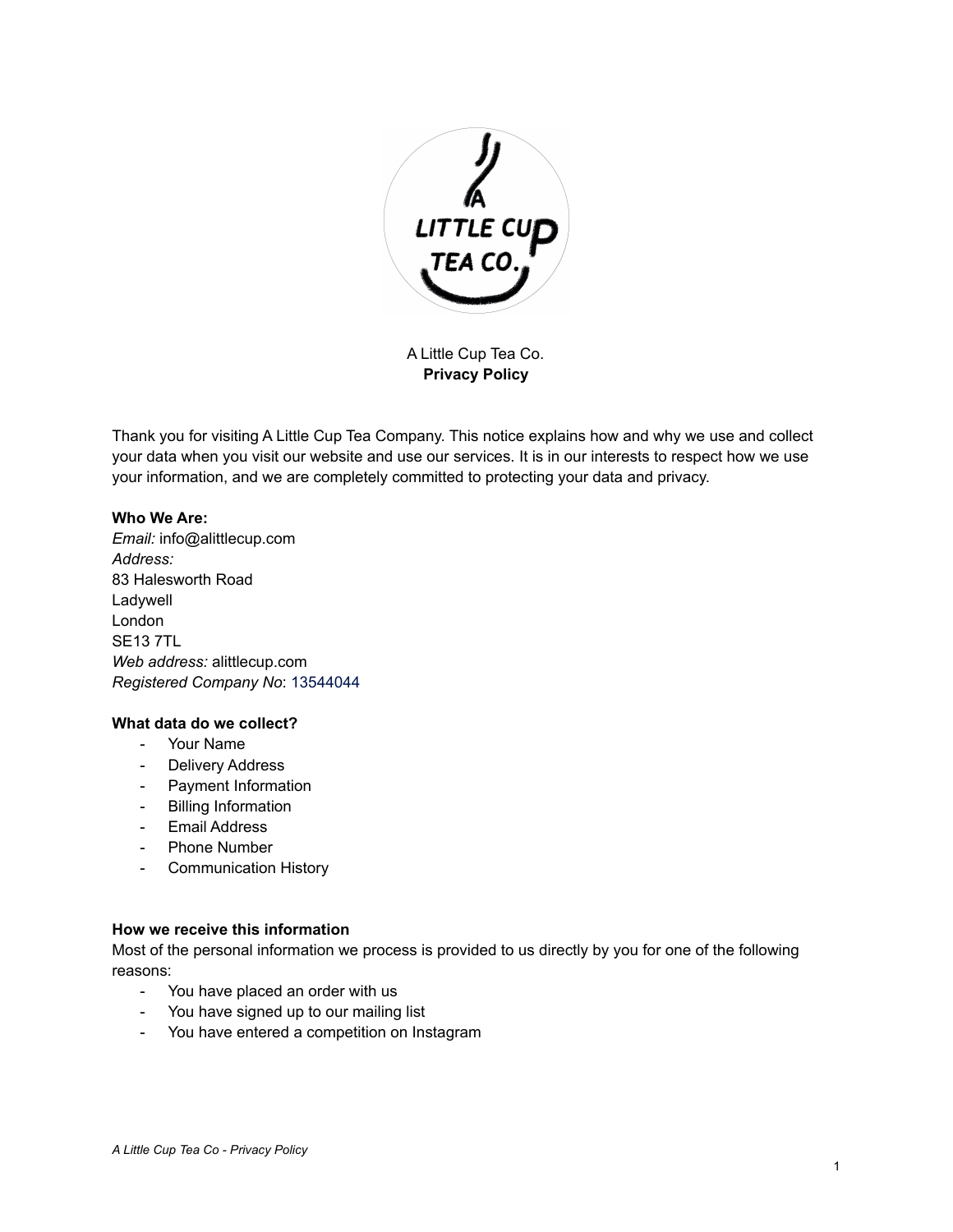## **How we use your information**

## **If you have placed an order:**

- To send you your order
- To process your payment
- To manage returns, refunds, or any further requests on previous orders
- To manage customer service queries and requests

## **If you have signed up to our mailing list:**

To keep you informed of our latest products and workshops which we think you'll be interested in

## **If you have entered a competition on Instagram:**

To let you know you have won! We will also ask for your address so we can get your prize to you

## **How do we collect your data?**

- If you register for an account with us, or place an order for any of our products or workshops
- If you sign up to our mailing list via our popup form or from placing an order
- If you voluntarily complete a customer survey or provide feedback on any of our review sites, message us on social media or enter one of our competitions
- If you contact us via email or telephone with a query

## **How do we store this information?**

A Little Cup Tea Co. securely stores your data within company owned and protected computers, at our registered address of 83 Halesworth Road, Ladywell, London, SE13 7TL. We will keep your information on record for as long as you have an account with us in order to provide services to you.

## **Do we share your data?**

We may share your data with third parties in order to fulfill your orders and to keep our communications with you up to date.

## **Marketing**

If you have signed up to our mailing list and chosen your marketing preferences accordingly, we may contact you highlighting services and offerings that we think you may be interested in.

You retain the right to opt out of our marketing at any time by contacting us via email at [info@alittlecup.com](mailto:info@alittlecup.com) or by adjusting your marketing preferences by following the links at the bottom of our marketing emails.